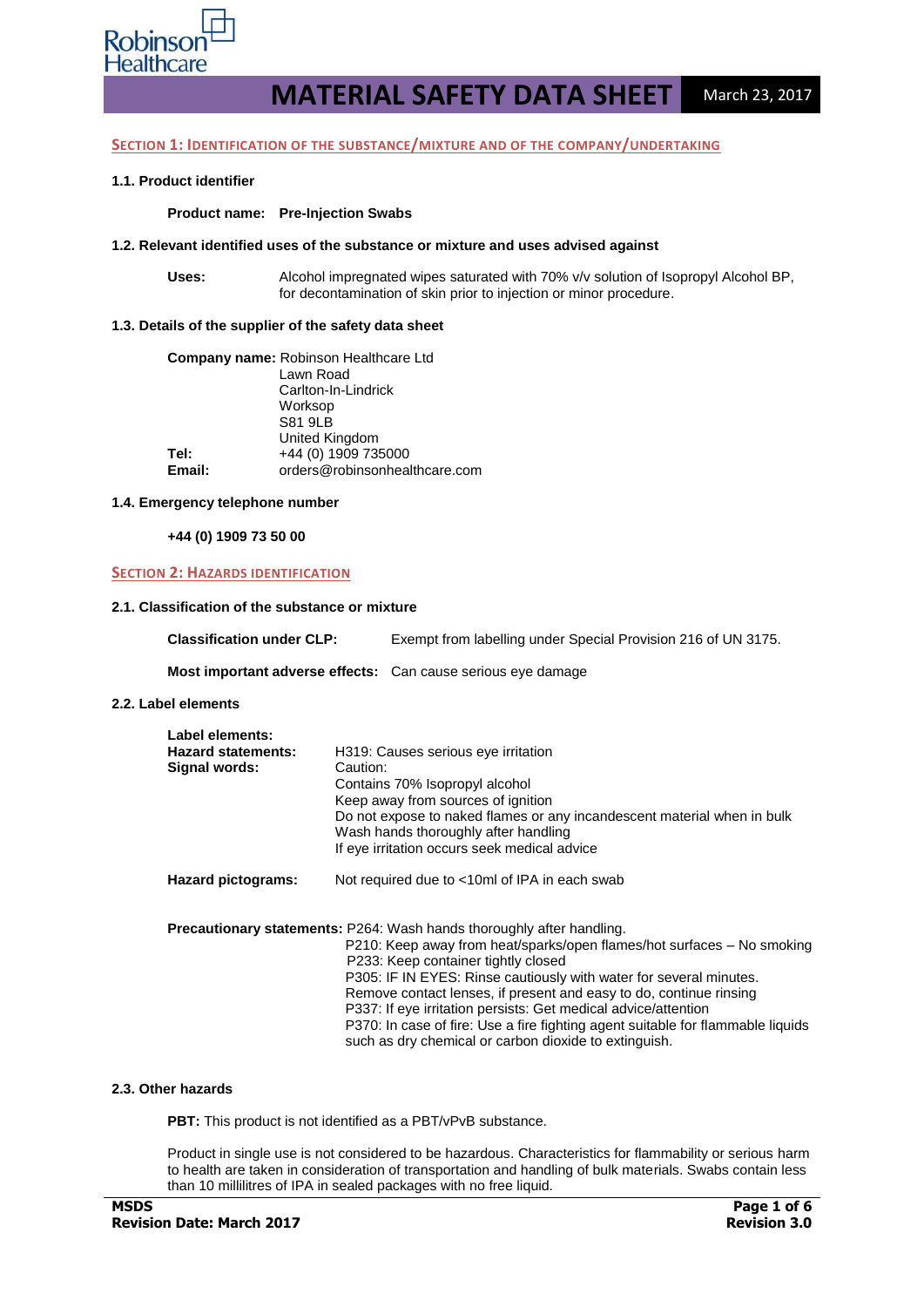

#### **SECTION 3: COMPOSITION/INFORMATION ON INGREDIENTS**

#### **3.2. Mixtures**

# **Hazardous ingredients:**

ISOPROPYL ALCOHOL

| ------<br>INE<br>ັບບ | CAS                           | DDTAME!<br>∣/WF | $\cdot$<br>.<br>. as<br>ication<br>◡∟ | ≏r∩≏nt<br>cent |
|----------------------|-------------------------------|-----------------|---------------------------------------|----------------|
| 200-66               | ~-<br>'-63<br>-<br>າວ-ບ<br>v, |                 | ロウウド<br>ъ.<br>Lıa.<br>≻lan.<br>י∠∠⊏   | 70%            |

#### **SECTION 4: FIRST AID MEASURES**

#### **4.1. Description of first aid measures**

| <b>Skin contact:</b> | Wash immediately with plenty of soap and water if in contact with bulk material.    |
|----------------------|-------------------------------------------------------------------------------------|
|                      | Product designed for limited skin use and should not affect patient                 |
| Eye contact:         | Bathe the eye with running water for 15 minutes. Consult a doctor.                  |
| Ingestion:           | Wash out mouth with water.                                                          |
| Inhalation:          | Sustained inhalation if exposed to bulk product may cause dizziness, remove patient |
|                      | from area to fresh air. If symptoms persist seek medical attention                  |

#### **4.2. Most important symptoms and effects, both acute and delayed**

| <b>Skin contact:</b> | There may be mild irritation at the site of contact.                                     |
|----------------------|------------------------------------------------------------------------------------------|
| Eye contact:         | There may be irritation and redness. The eyes may water profusely.                       |
| Ingestion:           | There may be soreness and redness of the mouth and throat.                               |
| Inhalation:          | There may be irritation of the throat with a feeling of tightness in the chest. Exposure |
|                      | may cause coughing, dizziness or wheezing.                                               |

**Delayed / immediate effects:** Immediate effects can be expected after short-term exposure to bulk product.

**4.3. Indication of any immediate medical attention and special treatment needed**

**Immediate / special treatment:** Eye bathing equipment should be available on the premises.

#### **SECTION 5: FIRE-FIGHTING MEASURES**

#### **5.1. Extinguishing media**

| <b>Extinguishing media:</b>                                | Suitable extinguishing media for flammable liquids should be used such as<br>dry chemical or carbon dioxide.                                                                       |
|------------------------------------------------------------|------------------------------------------------------------------------------------------------------------------------------------------------------------------------------------|
| 5.2. Special hazards arising from the substance or mixture |                                                                                                                                                                                    |
| <b>Exposure hazards:</b><br>5.3. Advice for fire-fighters  | Keep bulk storage of product away from sources of ignition.                                                                                                                        |
|                                                            | Advice for fire-fighters: Water may not effectively extinguish fire if in bulk; however, it should be used<br>to keep fire exposed containers and surfaces cool and prevent spread |

#### **SECTION 6: ACCIDENTAL RELEASE MEASURES**

**6.1. Personal precautions, protective equipment and emergency procedures Personal precautions:** Keep bulk material away from sparks and heat sources – no smoking.

#### **6.2. Environmental precautions**

**Environmental precautions:** Do not discharge into drains or rivers. Ventilate spillages with fresh air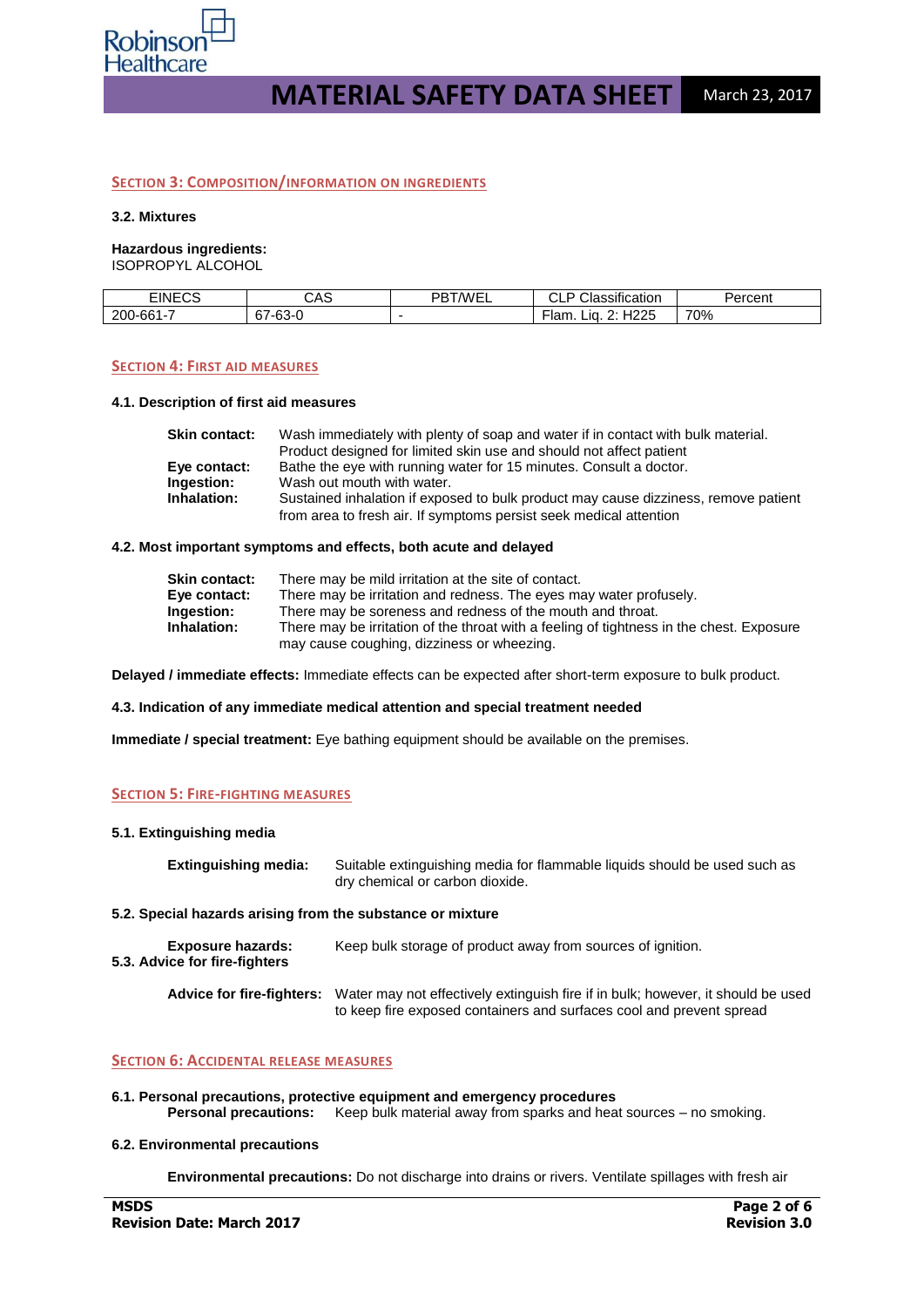

#### . **6.3. Methods and material for containment and cleaning up**

**Clean-up procedures:** Clean up of area if product still in sleeves may be collected into carrier bins with no special treatment. If bulk product is opened and damaged ventilate in fresh air, pack in an air tight container for disposal. Wash any spilled liquid with water

#### **6.4. Reference to other sections**

**Reference to other sections:** Refer to section 8 of SDS.

#### **SECTION 7: HANDLING AND STORAGE**

#### **7.1. Precautions for safe handling**

| <b>Handling requirements:</b> Avoid skin contact with hot material. Keep away from heat sources and |
|-----------------------------------------------------------------------------------------------------|
| sources of ignition. No smoking. Do not get into eyes. Avoid contact with                           |
| oxidising agents.                                                                                   |

#### **7.2. Conditions for safe storage, including any incompatibilities**

| <b>Storage conditions:</b> | Store in a cool, well ventilated area.                                        |
|----------------------------|-------------------------------------------------------------------------------|
| Suitable packaging:        | Store away from oxidising agents.<br>Must only be kept in original packaging. |

#### **7.3. Specific end use(s)**

Specific end use(s): No data available.

#### **SECTION 8: EXPOSURE CONTROLS/PERSONAL PROTECTION**

#### **8.1. Control parameters**

#### **Hazardous ingredients:**

#### **ISOPROPYL ALCOHOL**

| Workplace exposure limits: |            | <b>Respirable dust</b> |            |             |
|----------------------------|------------|------------------------|------------|-------------|
| State                      | 8 hour TWA | 15 min. STEL           | 8 hour TWA | 15 min.STEL |
| UK                         | $200$ ppm  | $400$ ppm              |            |             |

#### **DNEL/PNEC Values**

**DNEL / PNEC:** No data available.

#### **8.2. Exposure controls**

|                         | <b>Engineering measures:</b> Ensure there is sufficient ventilation of the area. Product designed for small<br>exposure. |
|-------------------------|--------------------------------------------------------------------------------------------------------------------------|
|                         | <b>Respiratory protection:</b> No specific recommendation made.                                                          |
| Hand protection:        | Protective gloves when used excessively.                                                                                 |
| Eye protection:         | Do not use around eye area. Ensure eye bath is to hand.                                                                  |
| <b>Skin protection:</b> | Protective clothing such as gloves if used excessively.                                                                  |
|                         |                                                                                                                          |

#### **SECTION 9: PHYSICAL AND CHEMICAL PROPERTIES**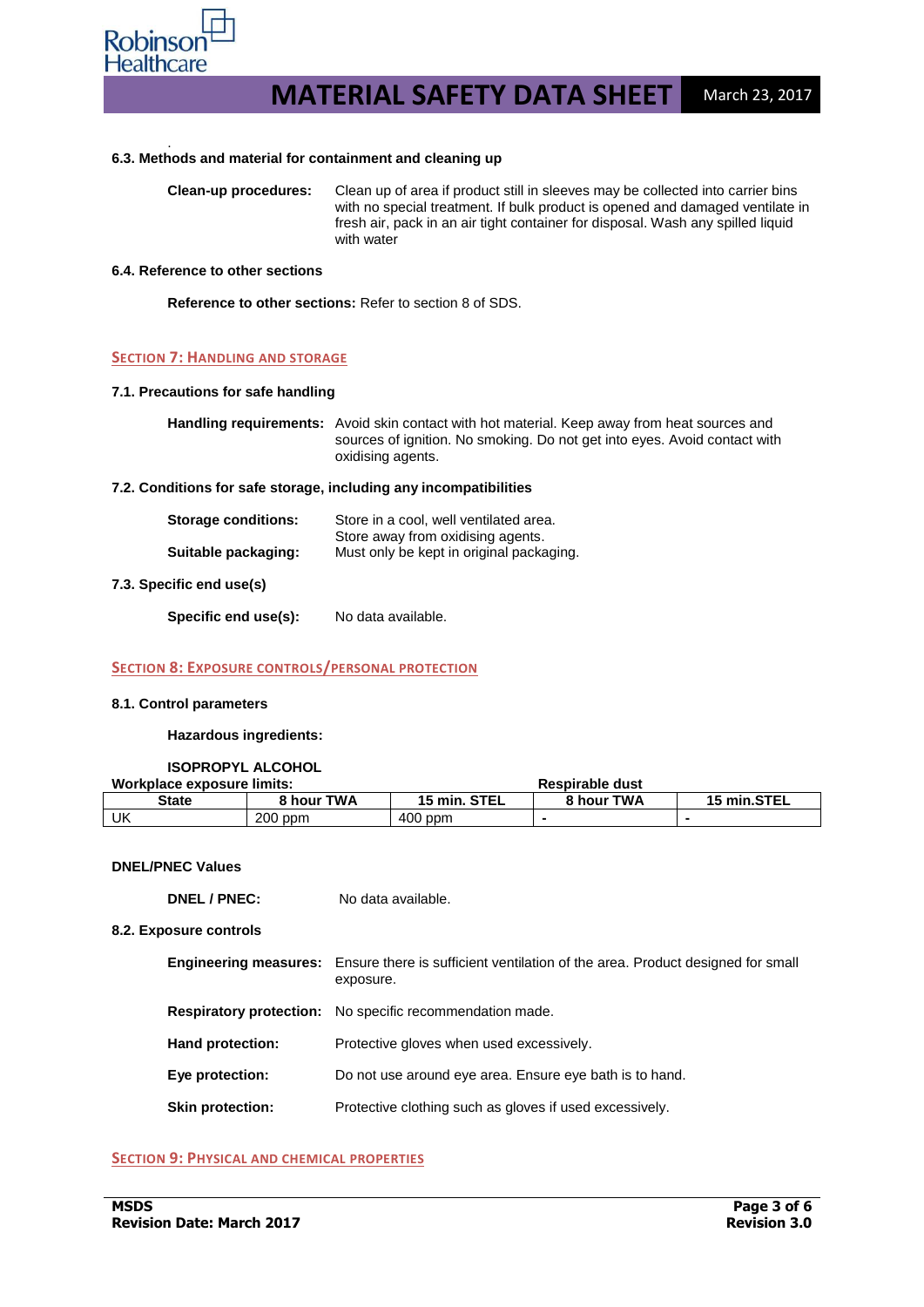

#### **9.1. Information on basic physical and chemical properties**

| State:<br><b>Colour:</b><br>Odour:<br><b>Boiling Point:</b><br>Flash point:<br><b>Evaporation rate:</b><br>Oxidising:<br>Solubility in water:<br><b>Viscosity:</b> | Saturated wipe<br>White wipe, colourless liquid<br>Alcohol odour<br>82°C (liquid proportion only)<br>$11.7^{\circ c}$<br>No data available<br>Non-oxidising (by EC criteria)<br>Negligible<br>No data available |
|--------------------------------------------------------------------------------------------------------------------------------------------------------------------|-----------------------------------------------------------------------------------------------------------------------------------------------------------------------------------------------------------------|
| 9.2. Other information                                                                                                                                             |                                                                                                                                                                                                                 |
| Other information:                                                                                                                                                 | No data available.                                                                                                                                                                                              |
| <b>SECTION 10: STABILITY AND REACTIVITY</b>                                                                                                                        |                                                                                                                                                                                                                 |
| 10.1. Reactivity                                                                                                                                                   |                                                                                                                                                                                                                 |
| <b>Reactivity:</b>                                                                                                                                                 | Stable under recommended transport or storage conditions.                                                                                                                                                       |
| 10.2. Chemical stability                                                                                                                                           |                                                                                                                                                                                                                 |
| <b>Chemical stability:</b>                                                                                                                                         | Stable under normal conditions.                                                                                                                                                                                 |
| 10.3. Possibility of hazardous reactions                                                                                                                           |                                                                                                                                                                                                                 |
| <b>Hazardous reactions:</b>                                                                                                                                        | Hazardous reactions will not occur under normal transport or storage<br>conditions.<br>Decomposition may occur on exposure to conditions or materials listed<br>below.                                          |
| 10.4. Conditions to avoid                                                                                                                                          |                                                                                                                                                                                                                 |
| <b>Conditions to avoid:</b>                                                                                                                                        | Heat.                                                                                                                                                                                                           |
| 10.5. Incompatible materials                                                                                                                                       |                                                                                                                                                                                                                 |
| <b>Materials to avoid:</b>                                                                                                                                         | Strong oxidising agents. Strong acids.                                                                                                                                                                          |
| 10.6. Hazardous decomposition products                                                                                                                             |                                                                                                                                                                                                                 |
| Haz. decomp. products: No data                                                                                                                                     |                                                                                                                                                                                                                 |
|                                                                                                                                                                    |                                                                                                                                                                                                                 |

# **SECTION 11: TOXICOLOGICAL INFORMATION**

#### **11.1. Information on toxicological effects**

#### **Hazardous ingredients:**

# **ISOPROPYL ALCOHOL**

| <b>DERMAL</b>     | <b>RABBIT</b> | <b>LD50</b> | 12,870      | ma/ka |
|-------------------|---------------|-------------|-------------|-------|
| <b>ORL</b>        | <b>MUS</b>    | <b>LD50</b> | .710<br>4.1 | ma/ka |
| <b>INHALATION</b> | <b>RAT</b>    | <b>LD50</b> | 72.6        | ma/'  |

# **Symptoms / routes of exposure**

| <b>Skin contact:</b> | There may be mild irritation at the site of contact. Particularly after prolonged |
|----------------------|-----------------------------------------------------------------------------------|
|                      | use                                                                               |
| Eye contact:         | There may be irritation and redness. The eyes may water profusely.                |
| Ingestion:           | There may be soreness and redness of the mouth and throat.                        |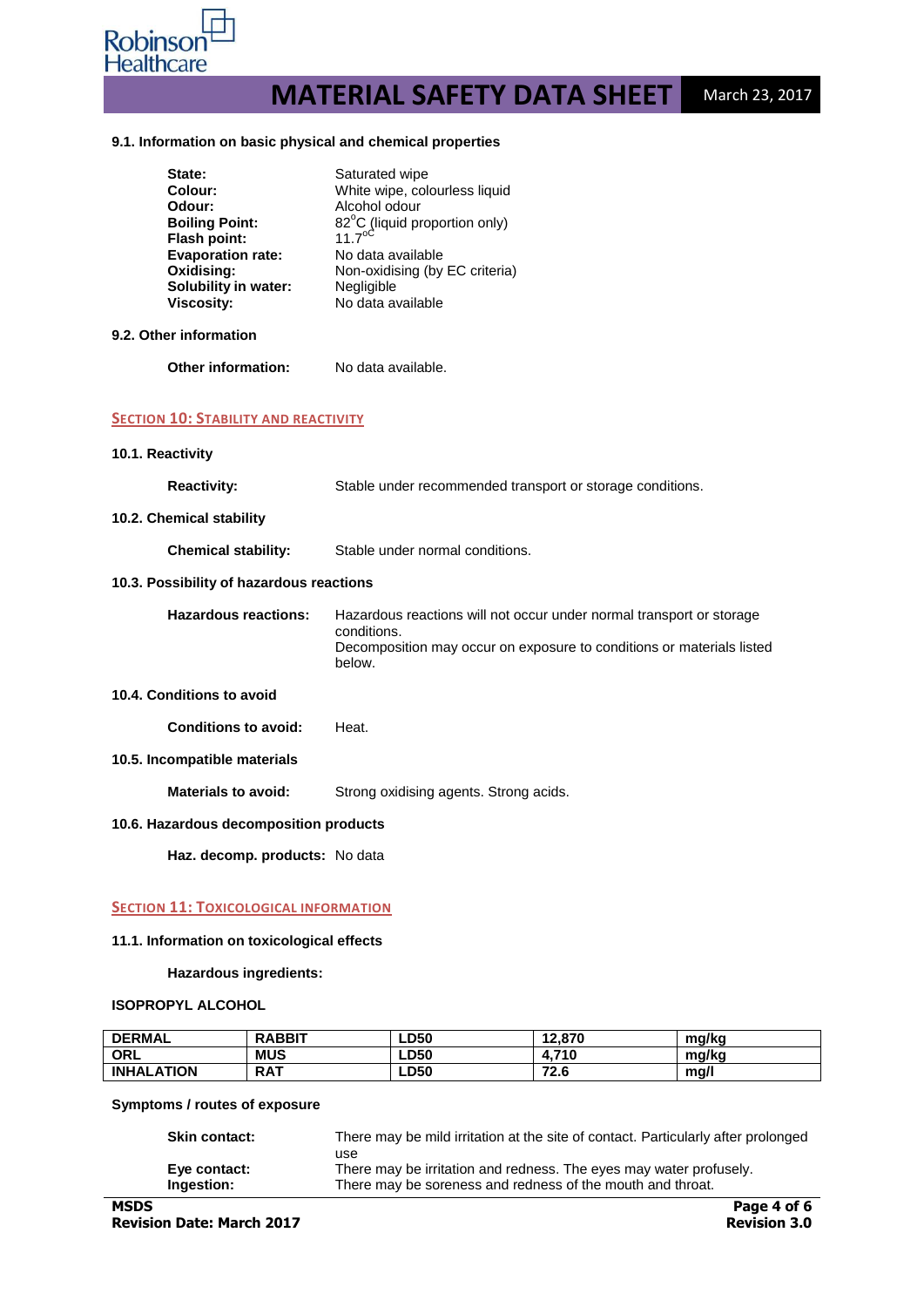

**Inhalation:** There may be irritation of the throat with a feeling of tightness in the chest. Exposure may cause coughing or wheezing.

**Delayed / immediate effects:** Immediate effects can be expected after short-term exposure.

# **SECTION 12: ECOLOGICAL INFORMATION**

**12.1. Toxicity**

**Ecotoxicity values:** No data available.

**12.2. Persistence and degradability**

**Persistence and degradability:** Biodegradable.

**12.3. Bioaccumulative potential**

**Bioaccumulative potential:** Bioaccumulation potential.

**12.4. Mobility in soil**

**Mobility:** Readily absorbed into soil (liquid component only).

# **12.5. Results of PBT and vPvB assessment**

**PBT identification:** This product is not identified as a PBT/vPvB substance.

#### **12.6. Other adverse effects**

**Other adverse effects:** No data available.

#### **SECTION 13: DISPOSAL CONSIDERATIONS**

#### **13.1. Waste treatment methods**

| Disposal operations: | Transfer to a suitable container and arrange for collection by specialised<br>disposal company.                               |
|----------------------|-------------------------------------------------------------------------------------------------------------------------------|
|                      | <b>NB:</b> The user's attention is drawn to the possible existence of regional or<br>national regulations regarding disposal. |

#### **SECTION 14: TRANSPORT INFORMATION**

| <b>Transport class:</b> | Transport Information: UN3175                                                                         |
|-------------------------|-------------------------------------------------------------------------------------------------------|
|                         | This product contains less than 10ml of Isopropyl Alcohol and may fall under<br>Special provision 216 |

## **SECTION 15: REGULATORY INFORMATION**

**15.1. Safety, health and environmental regulations/legislation specific for the substance or mixture**

**Specific regulations:** Not applicable.

#### **15.2. Chemical Safety Assessment**

# **SECTION 16: OTHER INFORMATION**

**Other information**